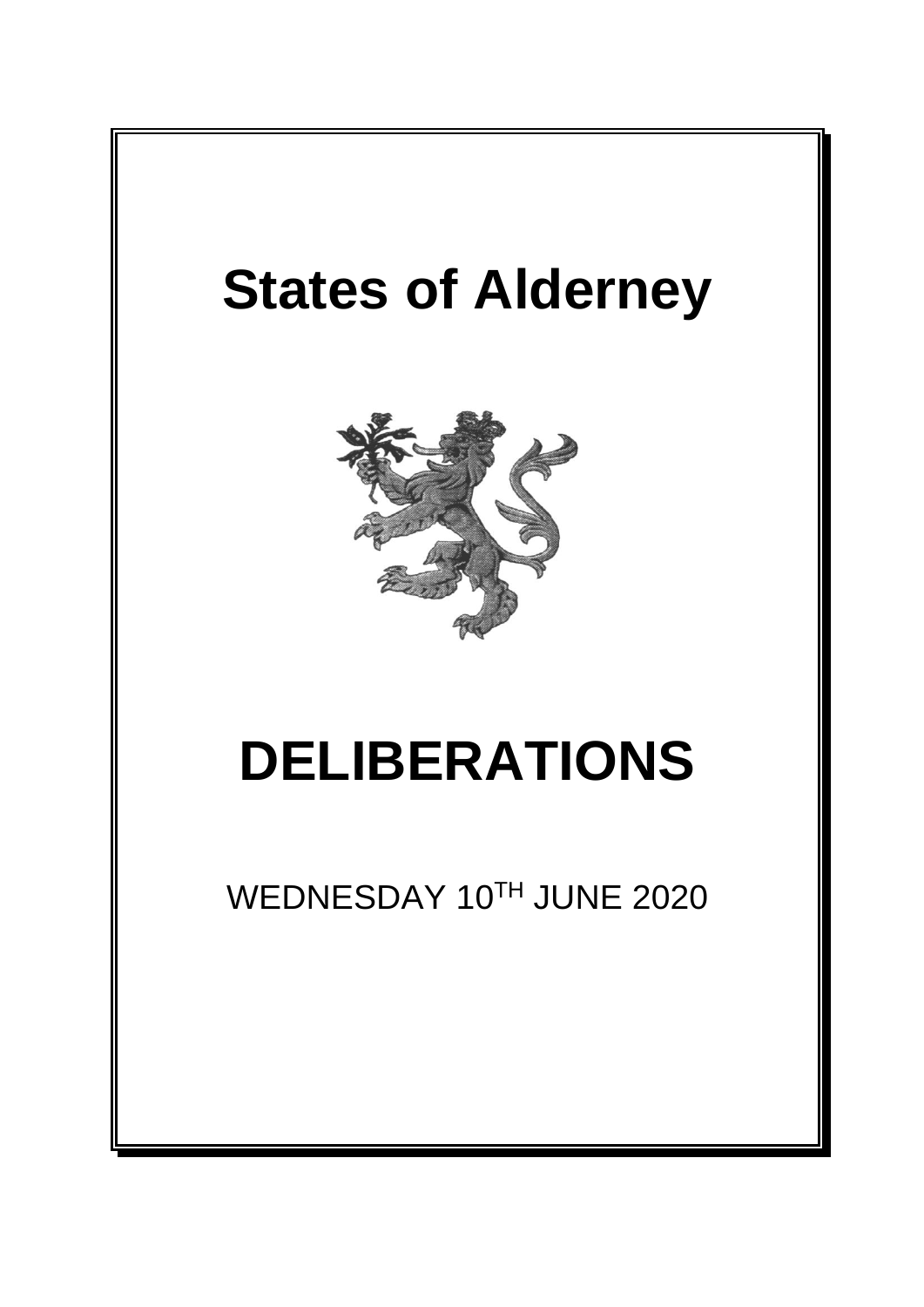# **STATES OF ALDERNEY**

# **DELIBERATIONS FOR THE REMOTE HEARING OF THE STATES MEETING**

## **ON WEDNESDAY 10 TH JUNE 2020 AT 14:30**

Present: Mr William Tate, President Ms Annie Burgess Mr Mike Dean Mr James Dent Mr David Earl Mr Kevin Gentle Mr Christian Harris Mr Louis Jean Mr Graham McKinley, OBE Mr Steve Roberts Mr Alex Snowdon

His Excellency Vice Admiral Sir Ian Corder, KBE CB, The Lieutenant-Governor of the Bailiwick of Guernsey, was also present for this remote hearing.

The President welcomed His Excellency Vice Admiral Sir Ian Corder, KBE CB, The Lieutenant-Governor of the Bailiwick of Guernsey to the meeting.

## **Item I The Emergency Powers (Coronavirus) (General Provision) (Bailiwick of Guernsey) (No.2) Regulations, 2020**

**The States of Alderney resolved not to annul "The Emergency Powers (Coronavirus) (General Provision) (Bailiwick of Guernsey) (No.2) Regulations, 2020"** 

Proposer: Mr Dent Seconder: Mr Snowdon

**Approved unanimously**

#### **Item II Statutory Discount Legislation**

The following amendment was received from Mr Dent:-

"Replace the current proposition with:

The States of Alderney approves in principle "The Damages (Assumed Rate of Return and Related Matters) (Enabling Provisions) (Guernsey and Alderney) Law 2020" and defers full debate to a later meeting."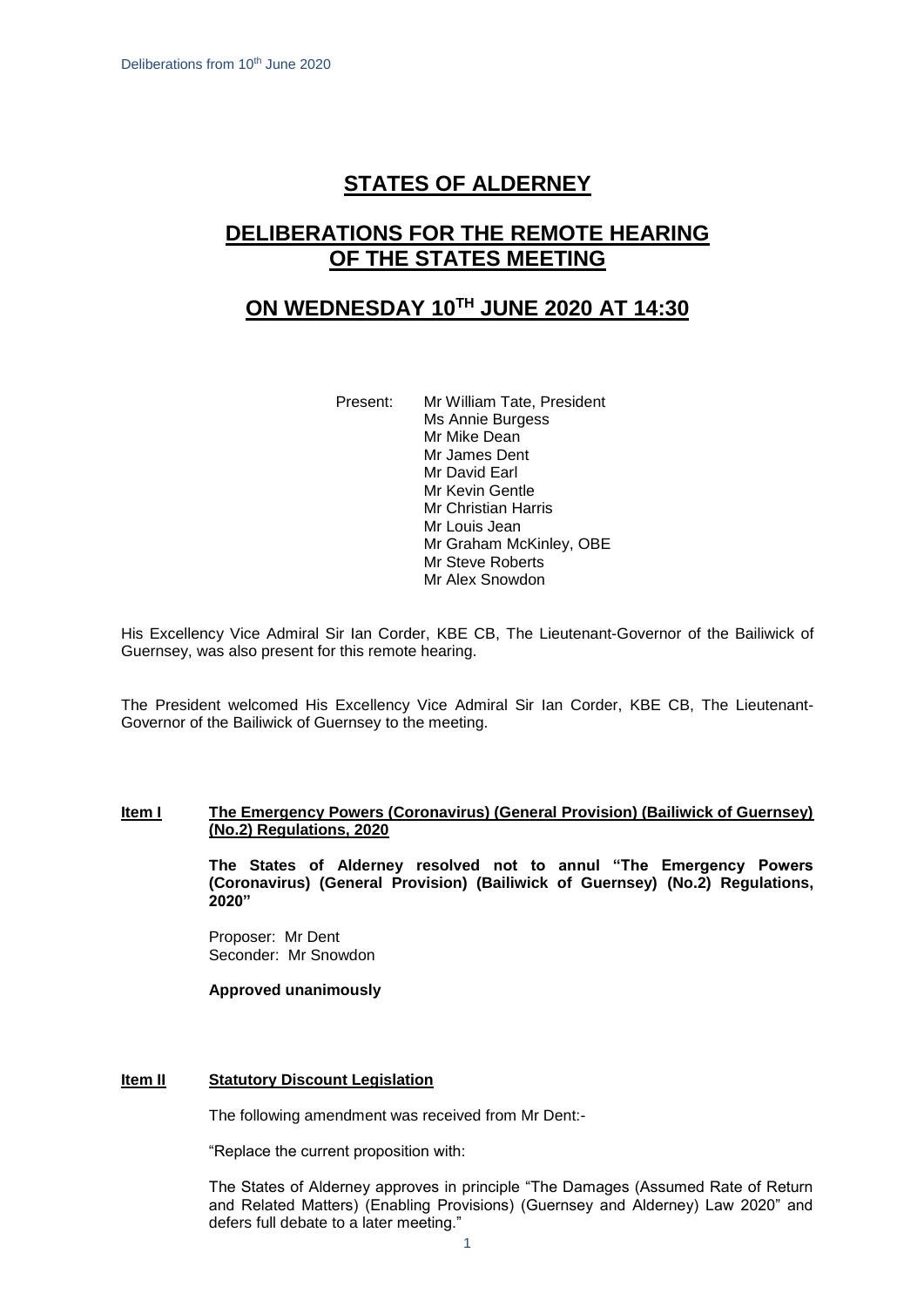Amendment proposed by Mr James Dent, Amendment seconded by Mr David Earl

#### **Amendment approved by a majority**

For: Ms Burgess, Mr Dean, Mr Dent, Mr Earl, Mr Gentle, Mr Harris, Mr McKinley, Mr Roberts, Mr Snowdon

Against: Mr Jean

**The amended item was then voted on and The States of Alderney resolved to approve in principle "The Damages (Assumed Rate of Return and Related Matters) (Enabling Provisions) (Guernsey and Alderney) Law, 2020" and defers full debate to a later meeting.**

Proposer: Mr Dent Seconder: Mr Earl

### **Approved by a majority**

For: Ms Burgess, Mr Dean, Mr Dent, Mr Earl, Mr Gentle, Mr Harris, Mr McKinley, Mr Roberts, Mr Snowdon Against: Mr Jean

#### **Item III The Capacity (Bailiwick of Guernsey) Law, 2020**

**The States of Alderney resolved to approve the Projet de Loi entitled "The Capacity (Bailiwick of Guernsey) Law, 2020 and to authorise the Bailiff to present a most humble petition to Her Majesty praying for Her Royal Sanction thereto.**

Proposer: Mr Dent Seconder: Mr McKinley

**Approved unanimously**

#### **Item IV The Marriage (Bailiwick of Guernsey) Law, 2020**

**The States of Alderney resolved to approve the Projet de Loi entitled "Marriage (Bailiwick of Guernsey) Law, 2020 and to authorise the Bailiff to present a most humble petition to Her Majesty praying for Her Royal Sanction thereto.**

Proposer: Mr Dent Seconder: Mr McKinley

**Approved unanimously**

#### **Item V Audited Accounts 2019**

**The States of Alderney resolved to approve:-**

**(a) The States of Alderney 2019 Accounts**

**and** 

**(b) The States of Alderney Water Board 2019 Financial Statements**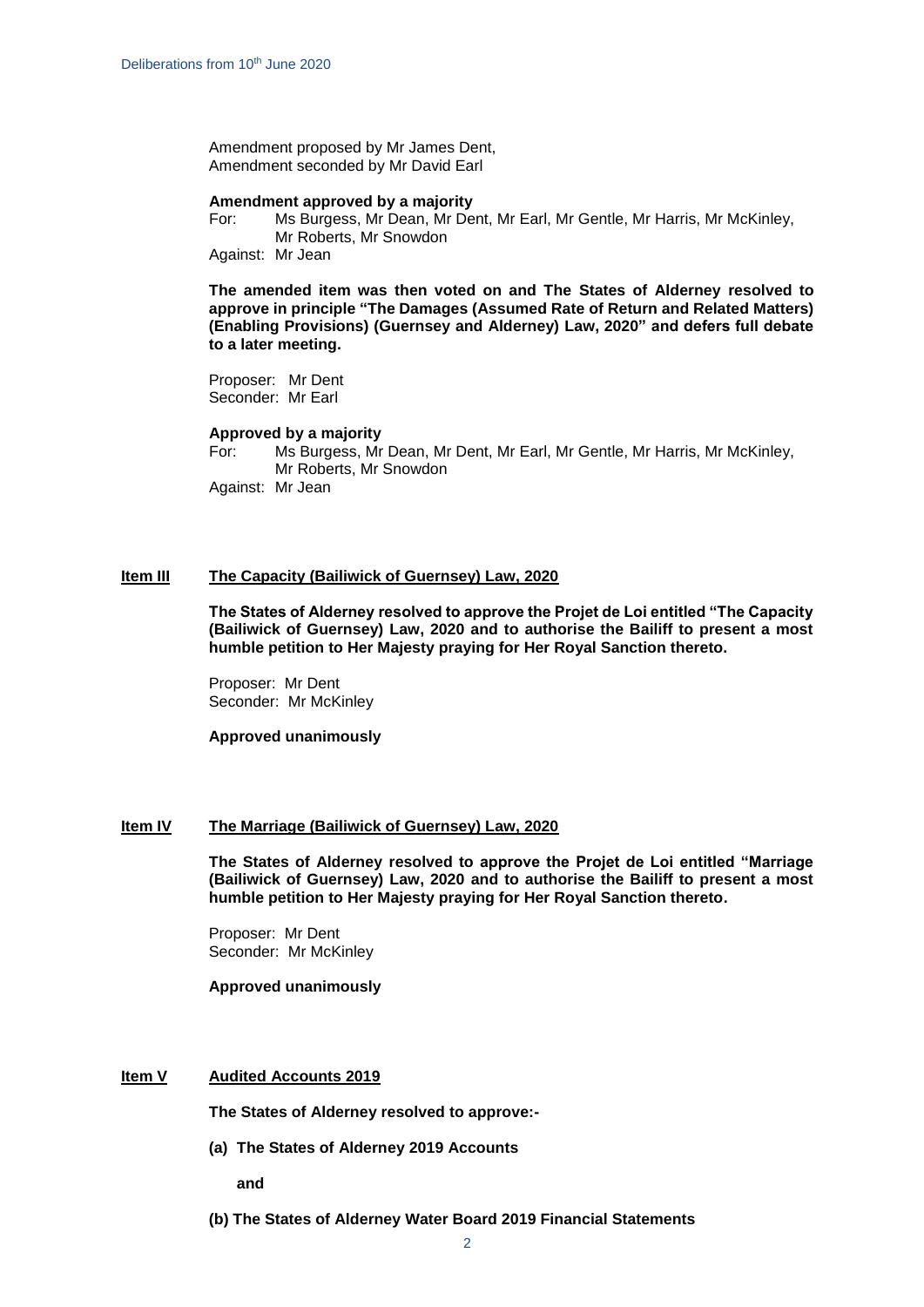Proposer: Mr James Dent Seconder: Mr David Earl

**Approved unanimously**

## **Item VI Ambulance Service**

**The States of Alderney resolved**

**1) To approve the implementation of option 3 to create a combined Ambulance and Fire Service;** 

**and**

**2) To request the preparation of options to move away from a subscription service in the 2021 budget.** 

Proposer: Mr James Dent Seconder: Ms Annie Burgess

**The two parts were voted on separately and both were approved by a majority:-** Part 1: For: Ms Burgess, Mr Dean, Mr Dent, Mr Earl, Mr Gentle, Mr Harris, Mr McKinley, Against: Mr Jean, Mr Roberts, Mr Snowdon Part 2: For: Ms Burgess, Mr Dent, Mr Earl, Mr Gentle, Mr Harris, Mr McKinley, Against: Mr Dean, Mr Jean, Mr Roberts, Mr Snowdon

### **Item VII Amendments to the Code of Conduct – Emergency Provisions**

**The States of Alderney resolved to approve the amendments to The Code of Conduct for States Members, approved by resolution of the States on 16th October 2019.**

Proposer: Mr James Dent Seconder: Mr Kevin Gentle

#### **Approved by a majority**

For: Mr Dent, Mr Earl, Mr Gentle, Mr Harris, Mr McKinley Against: Ms Burgess, Mr Dean, Mr Jean, Mr Roberts, Mr Snowdon

**The vote was tied and the President exercised his casting vote in favour of the proposition.**

#### **Item VIII Questions and Reports**

**Questions were received from:**

- **Mr Alex Snowdon for Chairman of Policy & Finance Committee:-**
	- **1.** Could the Chairman of Policy & Finance Committee explain what progress is being made by the Action Group Sourcing a new CEO?